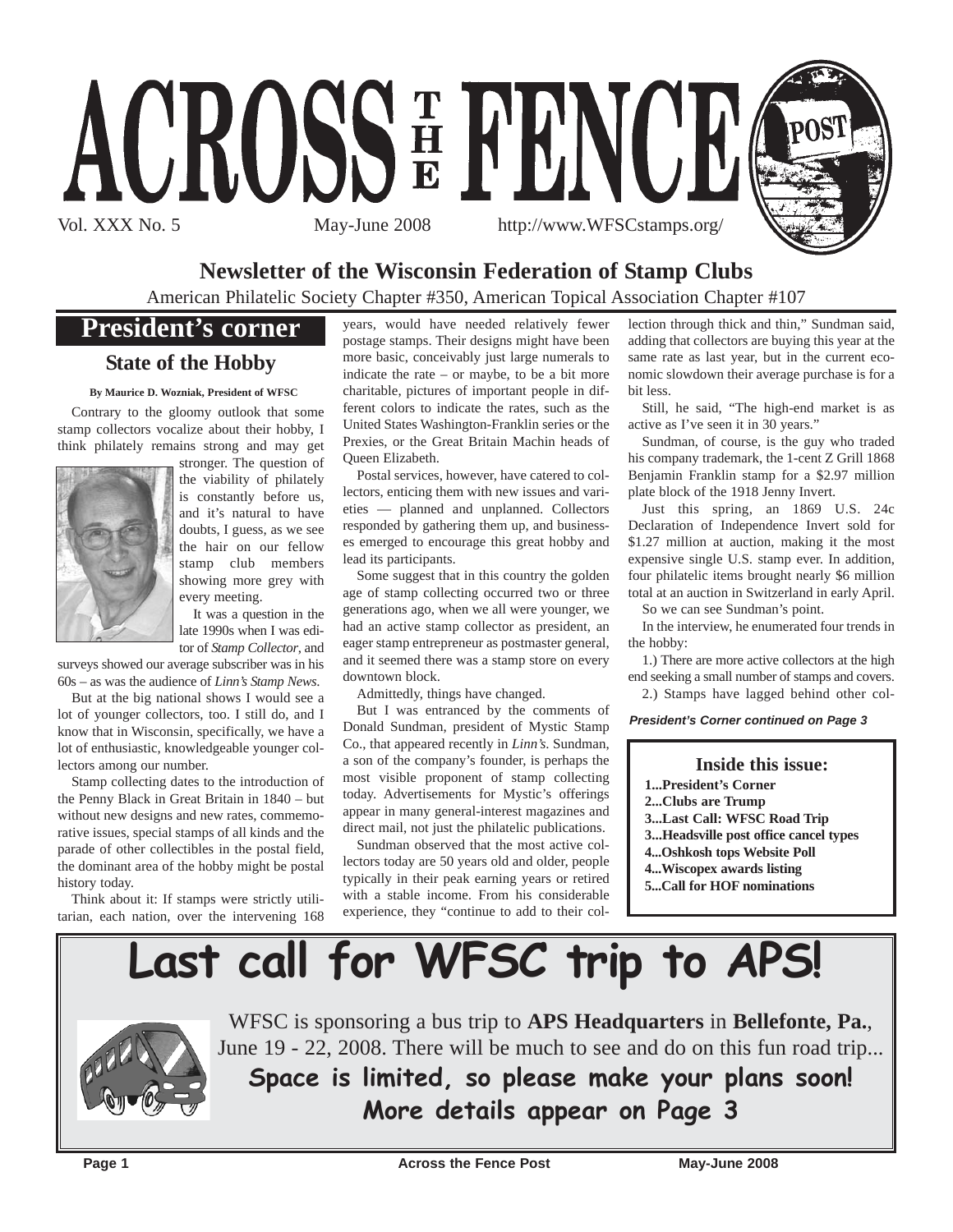### **Clubs are Trump**

**By Maurice D. Wozniak, President of WFSC**

Many clubs shut down for the summer months, when balmy evenings and vacation plans can interfere with any ambitious stamp club plans. Before you flick the switch to "inactive" mode, consider one more meeting to make plans to restart in the fall.

How about laying out a program schedule – at least a tentative one – for the entire year? Pencil in possible topics and speakers. Take a look at slide shows available from the American Philatelic Society. Consider programs available through the speakers bureau of the Wisconsin Federation of Stamp Clubs or neighboring stamp collectors or dealers you may know.

Schedule occasional auctions or sales during some meetings. Nothing stirs the blood of a stamp collector like a new source of stamps. Buy box lots from remote dealers for this purpose or let nearby dealers bring in a supply of his wares for sale after a short business meeting. Members themselves can bring items for sale, or trade, with fellow members. Some clubs schedule a special auction at which members can use scrip they earned for participation in club activities.

And while you're at it, plan to get as many people as possible involved in your club during the year. It's easy, on one hand, to let someone else make all the effort. It's even easy, on the other hand, to think that you are the only one with the knowledge or skills to keep a club running. But both mind-sets are self-defeating in the long run, and you'll find it healthier in many ways to share the burdens.

With a little planning you'll be ready to get going again when the days grow shorter.

#### **Program ideas**

Members of the **ATA Chapter 5** did some "Armchair Traveling" during one of the colder months. They were asked to bring a one-page exhibit of stamps and covers to a meeting to illustrate places they would like to travel. Prizes were given for most unusual destination, most creative exhibit, favorite exhibit and most informative text.

Love was in the air at the Feb. 14 meeting of the **Waukesha County Philatelic Society**, which had a show-and-tell program on love stamps, covers and programs. The club's Feb. 28 program included a show-and-tell featuring mail pieces with three or more stamps on them. These are two simple ideas that require little setup but can be shared by every collector present.

The **Green Bay Philatelic Society** heard a slide program on the imperforate 1853-64 triangle stamps from the Cape of Good Hope.

The **Kenosha Stamp and Cover Club** also heard an APS slide program — "Life Through the Ages" about fossils on stamps.

#### **What others are doing**

**ATA Chapter 5**, in the southeastern Wisconsin area, learned that the fund drive to establish a section of the American Philatelic Research Library in Bellefonte, Pa., in honor of Mary Ann Owens reached \$11,250. The American Topical Association contributed \$4,300 of that total, and several Wisconsin clubs (as well as the WFSC itself) also contributed generously. The library

area will be dedicated June 22, and many Wisconsin collectors will attend.

The **Wauwatosa Philatelic Society** was unable to hold its children's stamp workshop because of a heavy employee work load at the library. The workshop had become an annual event for the club.

When the **Northwoods Philatelic Society**, Iron Mountain, Mich., learned that a stamp collector was planning to speak during a hobby program at the nearby Stephenson (Mich.) branch library, a member called and invited him to join the club.

Two newsletters recently included interesting general interest information:

Tim Wait, in the *Rockford Stamp Notes*, newsletter of the **Rockford (Ill.) Stamp Club**, analyzed whopping results of three rare 1869 stamps at auction. The stamps, bought in 1974 for \$100,000, brought \$2,276,950 this year. "That may sound like a lot," Wait noted, "but it is only a 9.6% annual return."

Judy Essig, in *The Mint Issue* of the **Kettle Moraine Coin and Stamp Club**, West Bend, Wis., included two bits of information from the National Topical Stamp Show. Organization leaders are trying to get the USPS to use a different adhesive that might allow stamps to release from an envelope after soaking. Also, Display Class exhibits, those with less than 30% of the material non-philatelic, is finding favor because it makes first-time exhibiting easier and can make exhibits more interesting for observers.

*Information for "Clubs Are Trump" is gathered from club newsletters. Please send newsletters to Maurice D. Wozniak, 1010 Berlin St., Waupaca WI 54981.*

**\*\*\***

## **Wisconsin Federation of Stamp Clubs officers** *Across the Fence Post* is the official publication of

### PRESIDENT

Maurice D. Wozniak 1010 Berlin St. Waupaca, WI 54981 715-258-2025 berliners2@sbcglobal.net

#### VICE PRESIDENT

Jim Stollenwerk (VP) 1020 Hazelwood Court West Bend WI, 53095 Home: 262-306-0829 Cell: 262-305-1483 JSASTOLLEN@charter.net

#### **SECRETARY**

Pat Loehr 2603 Wauwatosa Ave, Apt. 2 Wauwatosa, WI 53213 (414)476-0530

#### TREASURER

Paul T. Schroeder 1750 W. 5th Ave., Apt. F Oshkosh, WI 54902 920-426-2059

### VP YOUTH DIVISION

MaryAnn Bowman P.O. Box 1451 Waukesha, WI 53187

#### NE REGION VP

#### Al Marcus (maram@tds.net)

Green Bay Phil. Soc. Northwoods Phil. Soc. (Iron Mountain) Outagamie Phil. Soc. Wisc. Postal Hist. Soc.

#### EAST CENT. REGION VP Vern Witt

Fond du Lac Stamp Club Kettle Moraine Coin & Stamp Club Manitowoc Phil. Soc. Oshkosh Phil. Soc. Sheboygan Stamp Club

#### SW REGION VP

Valerie Cook Badger Stamp Club Baraboo Stamp Club Janesville Stamp Club Monroe Stamp & Postcard Club Rockford Stamp Club

#### SOUTH CENTRAL REGION VP Art Gaffney stehlee@aol.com

Waukesha County Phil. Soc.

#### SE REGION VP Art Schmitz pescador@execpc.com

Am. Top. Assn. (Chap. 5) Belle City Stamp Club Kenosha Stamp & Cover Club North Shore Phil. Soc. (Milw.) Northwestern Mutual Stamp

**Club** Polish American Stamp Club Wauwatosa Phil. Soc.

#### Art Petri

American Air Mail Soc. (Billy Mitchell Chapter) Germany Phil. Soc.

(Chap. 18)

Italian American Stamp Club Milwaukee Phil Soc.

#### CENTRAL REGION VP Gregg Greenwald

### bluebird@tznet.com

Central Wisc. Stamp Club Chippewa Valley Stamp Club Northwoods Stamp & Coin

Club (Rhinelander) Wisconsin Valley Phil. Soc.

Page 2 **Across the Fence Post** May-June 2008

the Wisconsin Federation of Stamp Clubs, Inc., a 501c3 non-profit organization. WFSC also is a life member of the APS (since 1953). For more information about WFSC, please contact the Central Office.

AFTP is published monthly September through April, and every other month May through August (10 issues per year). News of Wisconsin collectors, club news and gratis original philatelic features are welcomed. The editor accepts submissions in any format, but prefers email if possible. Editor reserves the right to make editorial changes to submitted copy.

Material appearing in AFTP not carrying an individual copyright notice may be reproduced only by not-

for-profit organizations, provided the author(s) and AFTP receive credit or attribution. All materials carrying an individual copyright notice are the sole property of the author(s). Unless explicitly stated by an officer in conjunction with official WFSC business, opinions expressed by the editor or individual authors are not necessarily endorsed by the WFSC.

Submission deadlines for editorial and avertising materials are for the 1st of the month preceding month of publication (i.e. Jan. 1 for Feb. issue).

All show calendar information, along with all other editorial matter and listings, should be sent to: Wayne L. Youngblood, Editor ATFP, P.O. Box 111, Scandinavia WI 54977-0111. (youngblood@tds.net) phone: 715-467-4416.

Advertising material and payment should be sent to Dave Carney, Advertising Manager, AFTP, P.O. Box 55, Kimberly, WI 54136-0055. (dcarneyl@new.rr.com) phone: 920-687-9077. For a complete list of advertising rates and policies (display, classified and listings), request a copy from the advertising manager.

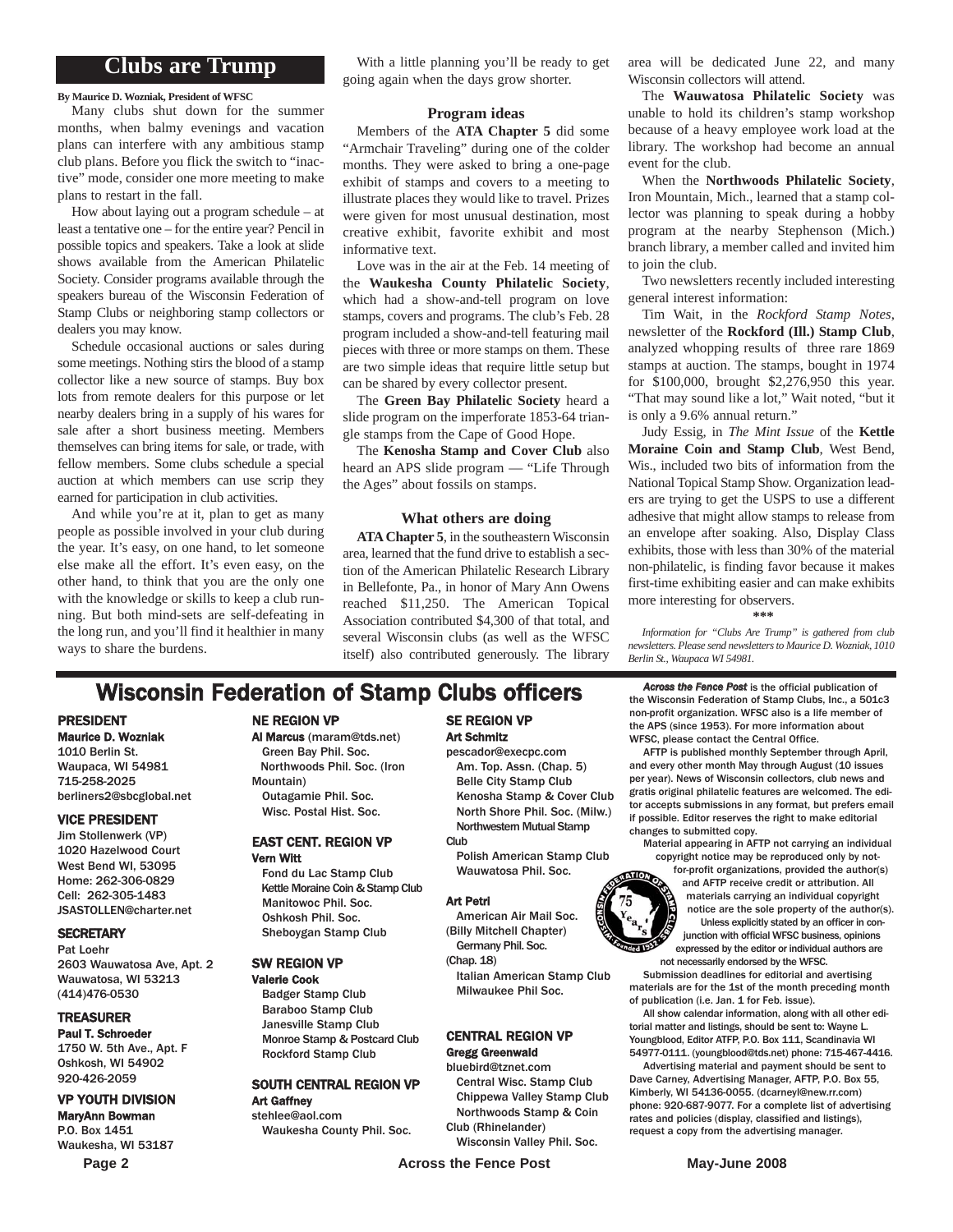## **Last Call: WFSC Road Trip is great opportunity**

#### *MaryAnn Bowman*

Plan to join fellow stamp collectors June 19-22 (Thursday through Sunday) for a road trip to the home of the American Philatelic Society in Bellefonte, Pa. Bus pick-ups are scheduled for the Milwaukee and Chicago areas.

You will have the opportunity to tour APS headquarters, spend time in the sales division and research library. You also will be able to participate in Scopex, an area show held by the Mt. Nittany Philatelic Society at APS headquarters on Saturday, as well as attend two dedication ceremonies: the Mary Ann Owens Thematic

- *Reasons to Go: 1.) Fun and friendship*
- *2.) Honor a great philatelist 3.) Visit APS headquarters*
- *4.) Thousands of sales books*
- *5.) Check out the library*
- *6.) Go to a show (Scopex)*

Reference section of the APRL and the new Headsville Post Office. Trip application forms and a full itinerary are available on the WFSC Web site (wfscstamps.org),

ER PHILATE

MAR 03 2008

or by mail from MaryAnn Bowman, Box 1451, Waukesha, WI 53187. The fees include all

*Reasons to Stay:*

transportation costs, housing and some meals. The cost is \$369 (double rate) and \$569 (single rate). The bus will leave the Milwaukee area early on Thursday, June 19, and

CONTE, PA

return to Wisconsin on Sunday evening. Travel in the comfort of a Badger Bus. Rest stops are planned every few hours to allow you to stretch your legs.

Immerse yourself in an affordable and fun philatelic get-away. Join other Wisconsin collectors for a weekend of hobby fun and fellowship. We'd love to have you join us.

*The deadline for reservations has been extended through May, or until all reservation spots have been filled!*



#### *President's Corner from Page 1*

lectible fields for some years. (I would suggest that this trend has shown itself since the speculative bubble burst in the early 1980s.) So stamps are cheap compared to other collectibles, and that attracts those people looking for values.

3.) The excitement of rising prices attracts new collectors.

4.) The Euro and the British Pound have increased in value compared with the U.S. dollar, making the U.S. market more attractive to collectors overseas.

Those of us who aren't in stamp collecting's upper crust need lowlevel collectors to keep the hobby alive, and this is where you come in.

I'd say the U.S. Postal Service is doing its part to entice new people to the hobby. Mystic and other mass-market advertisers are helping by promoting their businesses and the hobby. Maybe you won't find as many stamp stores in your community, but you can find a vast array of stamps for sale on the computer in your home.

It's up to us to do more. Promote the hobby. Encourage younger collectors and other new collectors whom you meet. Keep them coming to your club, and help them learn about the hobby through your programs.

It is a vibrant hobby, and you can help make it even better.



To receive a color cachet envelope with the special Czech Days Station cancellation, send a stamped, selfaddressed envelope (SASE) #10 size and \$1.50 for each cancellation wanted to: Janice Loyd, Postmaster, Tabor Chamber of Commerce, PO Box 21, Tabor, SD 57063. Visit our web site: *www.taborczechdays.com*.

Amy Petrik of Yankton, S.D., created the 2008 60th Annual Czech PHILATELIC SOCIETY, INC presents **MILCOPEX 2008** 

THE MILWAUKEE

Bergstrom Hall - Mount Mary College 2900 N. Menomonee River Parkway Milwaukee, WI

## **SKINFLINT PHILATELY & STATE POSTAL HISTORY**

September 12-14, 2008

For Information: Robert Henak P.O. Box 170832 Milwaukee, WI 53217 (414) 351-1519 henak8010@sbcglobal.net

www.MilwaukeePhilatelic.org

**Page 3** May-June 2008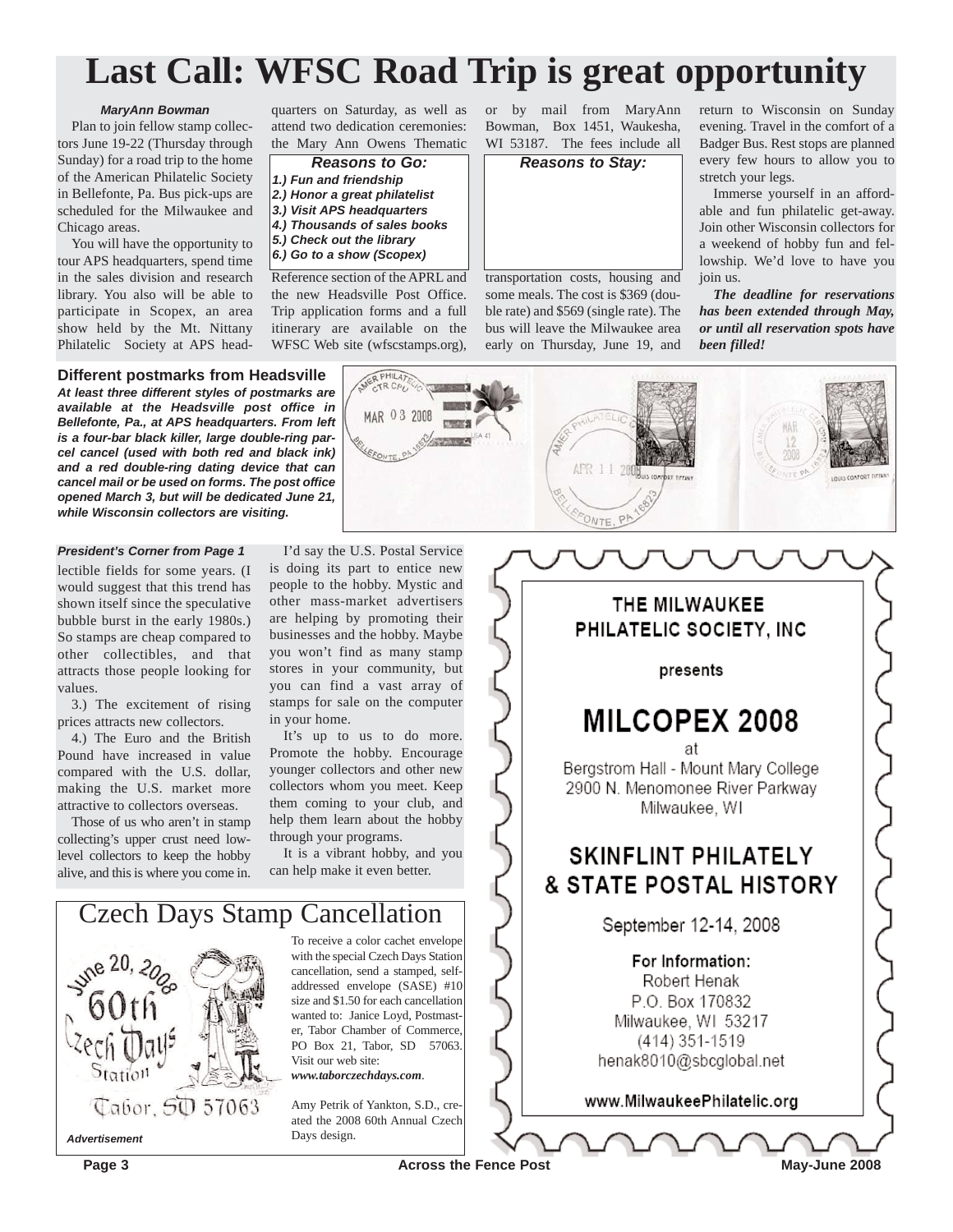## **Oshkosh Tops Website Poll; Green Bay Closing the Gap**

### *Steve Kluskens, WFSC Webmaster*

Responses to my report at the Wisconsin Federation of Stamp Clubs annual meeting on the rising popularity of club pages on our Website (wfscstamps.org, also wisconsinstamps.org and wisconsinstamps.com) prompted a more complete look at the numbers.

In 2007, pages on the Website were viewed 30,415 times. That's actual pairs of eyes looking at a



*Understanding Web lingo when speaking of site traffic is very important. "Page views" is a far more targeted and specific term than "hits."*

Web page. "Hits" would be a much larger number, but less meaningful. Also excluded are bots, spiders and worms crawling the Web (you didn't know they had computers, did you?). It's real people.

The Oshkosh Philatelic Society's

page was the most popular among the club pages in 2007, with 347 views. However, as reported at the

annual meeting, the Green Bay Philatelic **Website were viewed** Society is lead-**30,415 times. That's** ing in 2008 with Both clubs have

good information on their Web pages, but I suspect Green Bay's surge is due to monthly updates from their newsletter. That keeps members coming back to the page, since the material is fresh, and it draws search engines like philatelists to a zeppelin. Search engines bring people who didn't know you were there, i.e. new members.

Let's focus on 2007, though. There's enough speculation in the news on how 2008 will end. Green Bay came in second in 2007, with 304 pages viewed. Northwoods Philatelic followed closely with 290, then Rockford Stamp Club with 275, and Kettle Moraine Coin & Stamp with 267 views. These last two are especially instructive. Neither Rockford nor Kettle Moraine have but the barest content on their pages. People are going to those pages probably because of the clubs' locations; I have a few geographic terms describing each club page, so search engines have more than an address to work from. However, think of the missed opportunities!

All those eyes looking at your page. Mightn't they be interested in what happens at your meetings,

or in buying a "In 2007, pages on the  $\frac{61}{\text{cover}2}$ 

191 **pages actual pairs of eyes** C e n t r a 1 viewed already. *looking at a Web page."* Wisconsin, **viewed** Looking That's down the list a little further, Badger and

Sheboygan Stamp Clubs and the<br>Wisconsin Valley Philatelic Valley Philatelic Society all topped 200 pages viewed in 2007. Every other club had at least 100 pages viewed. This is the nature of the Web: people browse, even stamp collectors.

Your club isn't confined to one page, either. Badger Stamp Club's 2006-2007 flyer was downloaded 30 times, and the Wisconsin Postal History Society's sampling of documents online drew 134 downloads, besides the 369 times their main page was looked at. Being a statewide group, I didn't rank them in the club contest, but they have the breadth of information on their page that Web surfers are looking for.

Clubs get exposure on the WFSC Website via the show calendar, as well. As you might guess, that's our most popular page after the home page. Besides listing your show, I'm happy to post a related graphic to make it stand out. A great example is Danepex's commemorative cover, which really spruced up that page this last month. In the interest of keeping

*All 1942 One-Pagers Won a Special Award Ribbon and the Best in Category represented* **Karen Weigt** *And theWinner is …* Best Use of U. S. Stamps

our Website fast and informationfocused, the graphics are rigorously specific to the content. Commemorative covers fit that bill perfectly, and look great online!

Of course, the way to post material to the WFSC Website is to send it to me. If you can email it, that saves me a little typing. Send it to: webmaster@wfscstamps.org. I can read any type of file you might have. I'm happy to get USPS mail, too: Steve Kluskens, N21531 Chapman Road, Niagara, WI 54151. If you send me covers, I'll carefully scan them for posting, and send them back. If you have any questions about the Website or the



*The more fresh content you feature on your Web page, the more you attract specific searches and desired visitors.*

traffic count, write to either address. Finally, the Milwaukee Philatelic Society runs its own Website, so I didn't include the group in this contest. I have no doubt that their solid content drew a lot of traffic as well.

### **Wiscopex 2008 Exhibiting Awards**

**Gold**

| GOIA                                                                    |                                                                                                    | <b>Milt Wirth</b>                                                                                | 1942 Christmas Seal Best Use of Cinderellas                       |                                                                                             |
|-------------------------------------------------------------------------|----------------------------------------------------------------------------------------------------|--------------------------------------------------------------------------------------------------|-------------------------------------------------------------------|---------------------------------------------------------------------------------------------|
| <b>Roland Essig</b>                                                     | Under the Big Top<br>also: Champion of Champions and People's Choice                               |                                                                                                  | Selected Stamps<br>With A Value of 42                             | Best Creative Use of Stamps                                                                 |
| <b>Larry Nix</b><br><b>Fred Ziemann</b>                                 | A Tale of Two Library Stamps<br><b>Open competition</b><br>Towards A Common Tongue - Best of Show  | <b>Art Gaffney</b><br><b>Tom Mevers</b>                                                          | FDCs of 1942<br>Win the War<br>and Vermont Commemorative          | Best Use of FDCs<br>Most Philatelic                                                         |
|                                                                         | <b>Single Frame</b>                                                                                | <b>George Strieter</b><br><b>Spencer Schreiner</b>                                               | Win the War<br>1942: U.S. Fights Back Most Colorful               | Best Representation of Social History                                                       |
|                                                                         | <b>Silver</b>                                                                                      | Verna Shackleton<br><b>MaryAnn Bowman</b>                                                        | 1942 Stamp Issues                                                 | Rationing Hits Everyone Best Use of Revenues and Best of Show<br>Best Use of Foreign Stamps |
| <b>Roland Essig</b>                                                     | Michael, Gabriel and Associates<br><b>Bronze</b>                                                   | <b>Robert Mather</b>                                                                             | of Finland<br>1942 Australian                                     | Best Use of Pacific Area Stamps                                                             |
| Milt Wirth                                                              | A Funny Thing Happened on the Way to the Post Office<br>Silver, single-frame display               | R. Ulatt                                                                                         | Independence                                                      | 1942 Brazil Stamps, Best Use of Air Mail Stamps                                             |
| <b>Judy Essig</b>                                                       | <i>Chapeaux Rouge</i> <b>also:</b> Husak Award<br><b>Youth Gold and Footloose Filatelist Award</b> | Verna Shackleton                                                                                 | Covers, and Vichy Issue<br>Canadian Propaganda Best WWII Material |                                                                                             |
| <b>Emma Sorenson</b><br>Dogs                                            |                                                                                                    |                                                                                                  | Covers - 1942<br>1942 WWII Era<br><b>Best Cachet</b>              |                                                                                             |
| WFSC Club with the most exhibits was Kettle Moraine Stamp and Coin Club |                                                                                                    | Richard A. Kern<br>Judging this year were WFSC judges Jack Green, Brian Liedtke and Art Schmitz. |                                                                   |                                                                                             |

During the awards ceremony WFSC President Maurice Wozniak introduced the Class of '08 Hall of Fame inductee Wayne Youngblood, editor of the *ATFP*. Honored as WFSC Dealer of the Year was Bob Voss, Lake Edge Stamps from Madison. Congratulations to all of you for your participation and the promotion of Wisconsin philately.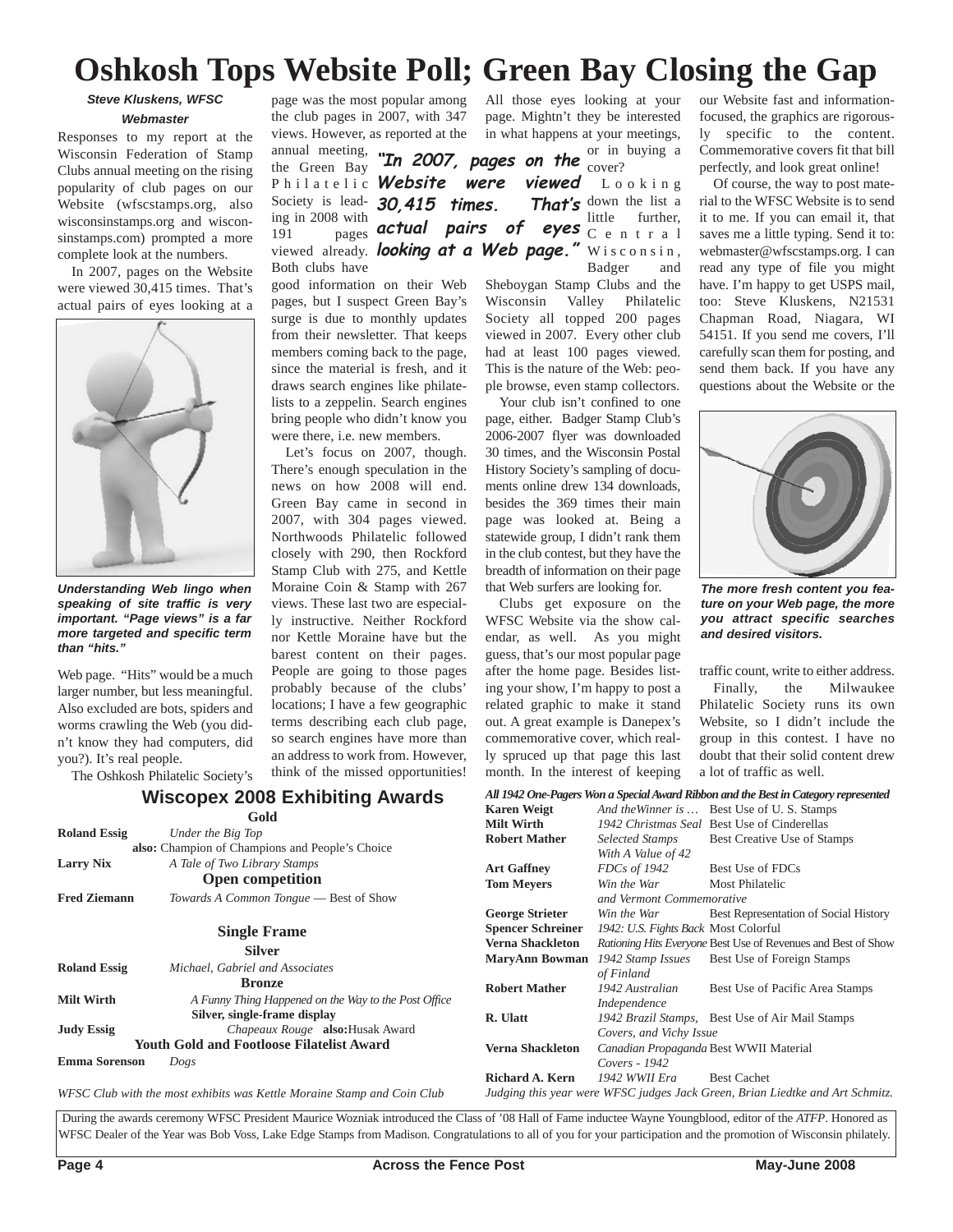

## Show Calendar and Registry

List your show, bourse, auction or other event here! *Calendar listings are free for one WFSC member-club event per year. Classified advertising rates apply for all non-members and other events appearing in this section.*

# **2008 WFSC show schedule\***

\*Some dates and details may be subject to change, and there will likely be additional listings.



Page 5 **May-June 2008 Across the Fence Post** May-June 2008